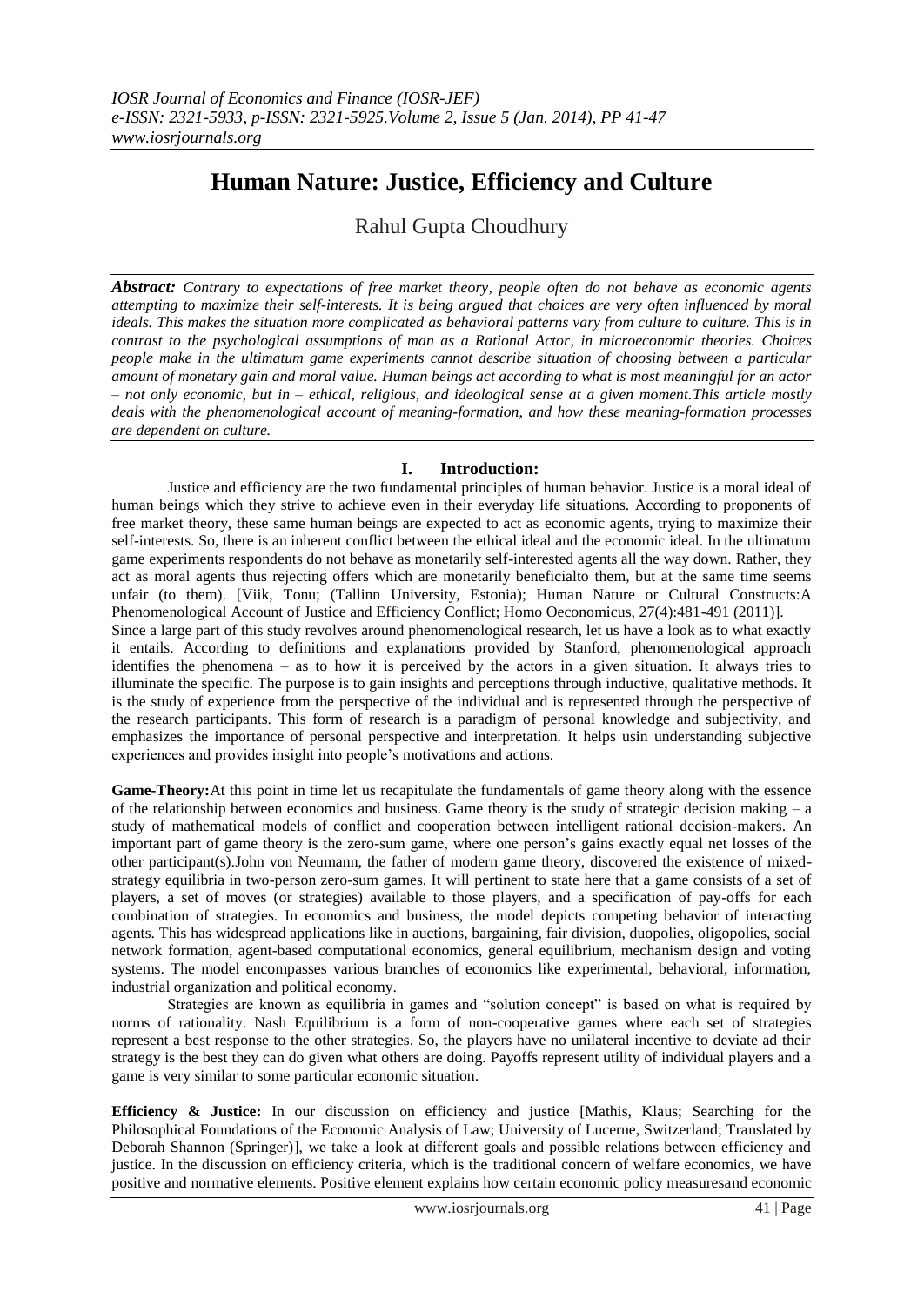regulatory systems influence a country"s economic development. Normative element, which evaluates social states, finds out whether the effects triggered by a particular action are thought to have raised or lowered welfare. This is in consonance with Max Weber's value freedom or value-judgment problem. In Pareto Optimum, a state is reached when one person"s position cannot be improved any further except by making another person worse off. So, efficient production is a state where production of one good cannot be increased without having to curtail production of another good. Efficient consumption is when no further mutually beneficial exchanges are possible. Efficient production structure is the optimal coordination of consumption and production.

John Rawls"s Theory of Justice attempts to reconcile calculated self-interest with basic rights. Principles of justice are derived from Economic Choice Theory and Rational self-interest. The special situation of choice is characterized by equality and freedom. In later stages, it evolved into not only rational, but reasonable as well. Individuals have the ability to form, verify and rationally pursue a conception of goodness. They also possess a sense of justice. So, their relationship to society"s conception of justice is one of responsibility.

As has been discussed earlier, justice and efficiency are two different goals with three possible relations. The first relationship is that of goal harmony, where pursuit of one goal would be beneficial for the other goal (for example, having just institutions). The second one is that of goal neutrality, where the pursuit of one goal has no effect on the achievement of the other. The third relationship, which is the majority, is that of goal conflict. Here, justice and efficiency are substitutable; and up to a certain point are interchangeable and trade-offs may be made. Trade-off, when it is at the Values level, is about how much justice a person or a society is prepared to sacrifice in order to achieve more efficiency.Trade-off, in the production level, is about how much justice must be sacrificed in order to achieve a certain level of efficiency. Types of Justice, which is the fifth book of Aristotle"s Nicomachean Ethics, talks of universal justice being the most perfect virtue. This universal justice is the virtue which contains all other virtues.

Overall, justice may be seen as either distributive justice or commutative justice. Distributive justice is the allocation of benefits by the state, where rights are distributed to the people according to their social status and merit. Commutative justice is private transactions where equalization of goods with other goods takes place without distinction of person. In case of voluntary transaction, it is called justice in exchange. In case of involuntary transaction, it is called corrective justice. In the static concept of distributive justice, the following are the six main distribution criteria:

- 1. To All in Equal Measure which is about equality of outcome / opportunity
- 2. To All According to Their Convictions which is about inner attitudes and values
- 3. To All According to Their Rank which is about aristocratic conception of social status
- 4. To All According to Their Legal Entitlement which is about law and the rightful due
- 5. To All According to Their Needs people"s inner motivation to alleviate certain states of deprivation
- 6. To All According to Their Merit where endeavor is rewarded with corresponding remuneration

Contemporary theories, which are dynamic in nature, advocate institutional structures which enable individuals to do certain things, or to realize life plans, regardless of the exact result of the ultimate income distribution.

**Experiments:**TonuViik (2011), in his article discusses a few very interesting experiments. Holler and Leroch (2010: 312) reported that in western industrial societies, thousands rejected offers of less than \$20 out of \$100. To them, less than \$50 was unacceptable. They reported that in western industrial societies, the norm was 40– 50%. This seemingly irrational choice is difficult to explain. However, Joseph Henrich (2000) offered 26% to Machiguenga people in Peruvian Amazon area. Only 1 out of 31 rejected. In yet another experiment of similar nature, Frank Marlow (2004) offered 33% to Hazda tribe in Tanzania. Only 24% rejected. These experiments clearly prove that culture, in the anthropological sense, determines how people behave as economic agents. We may observe that people in capitalist societies care less about money and more about fairness compared to noncapitalist societies. So, we need to do away with human nature and adhere to cultural relativism position where human behavior and values are dependent on cultures. This is, however, opposed to the Kantian notion of universal concept of justice which is valid for all human beings. Now, economical theory has a double problem: a) people behave ethically instead of maximizing self-interest,  $\&$  b) ethical "inclination" is culture-specific feature of his conduct. So, we are faced with the prospect of revising assumptions about nature of acting subjects. At this juncture we supplement this with Adam Smith's philosophical psychology behind the economic theory. Self-interested behavior has its place in everyday life, in market relationships. We need to complement this with the psychology of acting human agent, which is a "deviation" from the expected pattern, and this is dependent on culture.

**Moral Philosophy:**At this point in our discussion, we need to recall and deliberate on Adam Smith"s Moral Philosophy. In the "Newtonian Method" of "system of natural liberty", the economy is a harmonious order and a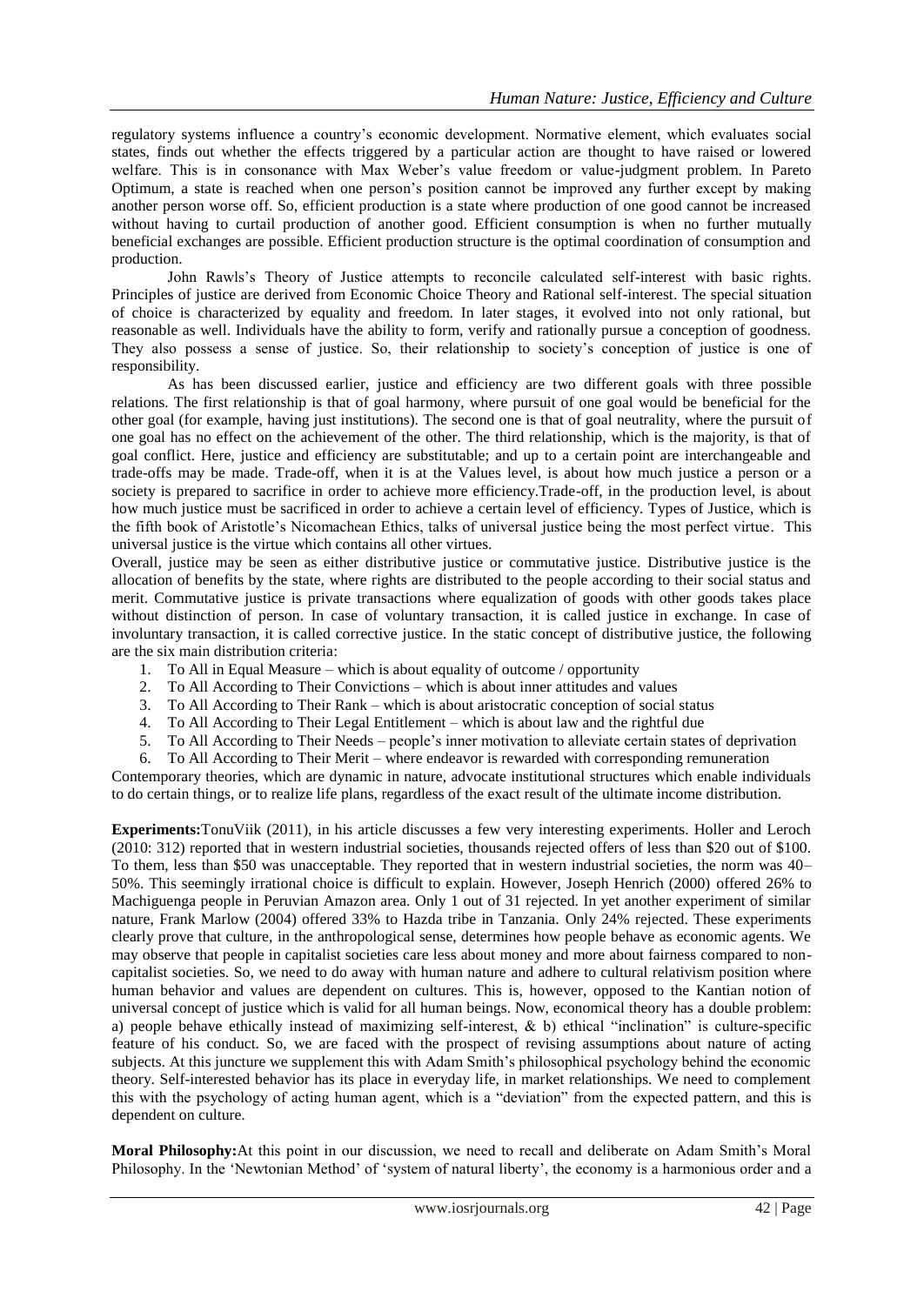systematic explanation of the world in terms of the fewest possible cardinal principles. Individuals acting for their own profit motive simultaneously contribute, as if by an invisible hand, to producing the greatest possible social wealth. In Theory of Ethics, self-interest is founded on self-love and personal responsibility. It is this selfinterested human endeavor that drives economic growth. However, too much self-interest (egoism, selfishness) is as morally objectionable as too little (laziness, refusal to work). The forces that control self-interest is sympathy (or fellow-feeling) and the concept of impartial spectator. Sympathy is an enabler and is a prerequisite for any kind of moral evaluation and judgment (it is a weaker passion than self-love). In impartial spectator, we are morally qualifying both our own as well as other people"s conduct. This spectator is assumed to judge our deeds and feelings from a certain distance. There are three virtues which act as general rules for an impartial spectator. They are: Prudence to multiply one's own happiness, and Justice and Beneficence to multiply the happiness of others. The following quote from The Invisible Hand is illuminating: "it is not from the benevolence of the butcher, the brewer, or the baker, that we expect our dinner, but from their regard to their own interest. We address ourselves, not to their humanity but to their self-love, and never talk to them ofour own necessities but of their advantages."

TonuViik (2011) in his discussion on cultural impact of the behavior of the rational actor brings in Adam Smith with his conceptualization of human empathetic faculty for sympathy as a mechanism of cultural regulation of human behavior. The impartial spectator perspective, which is derived from sympathy, evaluates and control and restructure our behavior. Cultural regulator gives us similar features from some common platform of experience. This comes in degrees and is stronger to closer connections. Impartial spectator is uniform irrespective of class, society and country. Ken Binmore, in his Theory of Evolutionary Ethics, claims that there is no inconsistency between self-interested and culturally influenced moral behavior. Edward Rubin, through phenomenology, provides an alternative explanation of a more realistic psychological model. The question raised is: is Economics based on a kind of psychology? Rubin (1998: 1705) answers in the affirmative. He expostulates a theory of the way the human mind functions and asserts that any model on how human beings behave under specified conditions has to be based on psychology. The weaker version of the Rational Actor Theory in Economics talks of maximizing ability to achieve goals. The stronger version postulates goal as material self-interests.

The Rational Actor Theory, according to Rubin, has three premises:

- 1. Methodological Individualism human beings are autonomous active forces of the social world.This is contrary to theories of general will.
- 2. Instrumental Rationality social actors try (attempt) to achieve their goals in the most effective manner, and that people's preferences can be rank ordered.
- 3. Utility Maximization this theory gains in precision if we define goals as being material or monetary only.

Rubin argues that the Rational Actor Theory is inadequate as a view of human psychology as it works only in a limited range of situations. Typical "deviations" include endowment effects, regret, excessive optimism, altruism, self-sacrifice, ideological commitment, cooperation etc. We will recall here that phenomenology defines the boundaries between areas where people will behave rationally and the area they will not. It analyzes meaning formation in the "natural attitude", where "natural attitude" is the mode of being engaged in everyday life.

**Meaning Formation:**However, how things appear cannot be explained by psychological view of a passive human mind. Perceptions of things are formed by the active process of interpreting inflowing data. It is achieved by means of several types of meaning-bestowing operations which are highly complex in nature – composed of mathematical models or moral ideals. Meaning bestowing activities in his consciousness determines how things and events are construed as good or bad, important or unimportant, friendly or hostile, pleasant or repulsive, just or efficient, etc. Both, Rational Theory and Phenomenology, proceed from the same assumption. Methodological Individualism rejects the view that humans are subjected to collective cultural forces and do not make individual choices in their own minds. Phenomenology points towards the emergence of motifs in the consciousness of the individual, and motifs are derived from meanings. We may now recall the experiments cited earlier, where we discussed the choice between self-gain and concern for fairness. We may conclude with this understanding that it may be termed as a choice only when in the ultimatum gain; the options were properly comprehended and made meaningful for him.

TonuViik (2011), in his article, presents a phenomenological account of meaning formation. He claims that the subject himself is the active agent of meaning formation. Meaning –formation,which is the basis for empirical perception, is actually different types of synthesis of contents of consciousness. Consciousness accomplishes this effect of sameness in perception of different aspects of object around temporal and spatial substantiality. Substantiality of the object is not empirically perceived, but, applied to empirical data. So, the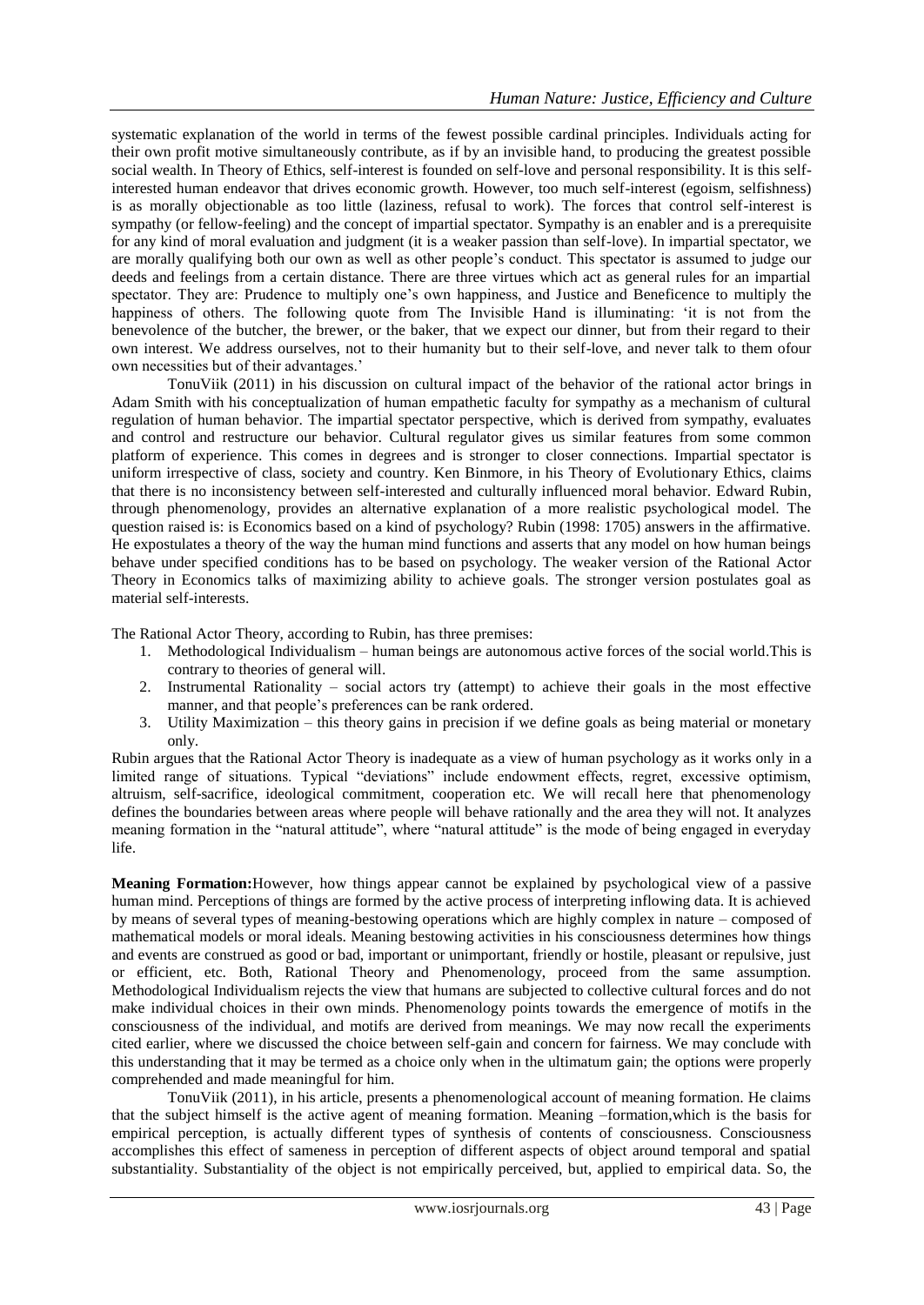main issue to understand and appreciate is that whenever one experiences something, it is experienced AS something. The same situation is interpreted differently by different people, as it has different meanings. In the earlier part of this discussion, we saw that it becomes a choice only when the deal is meaningful for the respondent. In other words, it means that the deal BECOMES meaningful for the respondent only when he comprehends what the win/lose options mean to him. The outcome maybe not only economical or theoretical, but also moral, ideological, religious etc. From the phenomenological point of view, particular meaning motivate him tomake the choice. It is not the particular sum of money itself versus universal or culturedependent moral ideals. It is not about the objective monetary value, but its meaning. The outcome is dependent on how important a given sum is for the respondent, or how desperate/indifferent he is towards the possible gain. For a student of industrial society, \$20 may not be substantial – but, for a student of underdeveloped society, it may not be so at all. It would be interesting to see the results if the deal was more unfair but more lucrative, like \$ one million out of a hundred. Thus we need to base our psychology o subjectively experienced meanings of the deal, rather than on the objectively measured value of money.

**Culture & Development:**This brings us to a discussion on culture and economic development at the aggregate level. In an article (Fukuyama, F.; Culture and Economic Development: Cultural Concerns; International Encyclopedia of the Social and Behavioral Sciences; 2001, Elsevier Science Limited) on cultural concerns in this area, the author defines culture as informal shared values, norms, meanings, and behaviors that characterize human societies. On the other hand, economic development presupposes not just the existence of formal institutions like property rights and a rule of law under which buyers and sellers can exchange goods in the markets, but also certain norms or social values that promote exchange, savings, and investment. Thus there is a cultural dimension to economic behavior. Modern neoclassical economics downplay importance of culture to development. They believe that rational utility-maximizing behavior is invariant across different human societies. Here, we will do well to remember that Robert Solow in his standard economic growth model talks of inputs of labor and capital. Recent "endogenous" growth models however emphasize the role of technology. Max Weber observed that output can be increased by raising piece-rate. However, raising rates has an opposite effect on certain peasant societies, as they value leisure over accumulation. With the advent of Protestantism, shift in cultural values took place before the emergence of the modern economic world. Valuing of work for its own sake rather than its results is contrary to the philosophy that one should acquire only as much wealth as is required to live well. It was believed that culture was the main obstacle in development in China, Japan, and other Confucian societies in East Asia. However, it has concluded later that the obstacles to development are politics and inappropriate institutions, and not any specific cultural factor. Centrality of kinship as an organizing principle in Chinese society is a reality, where businesses have been and continue to be family centered. So, many believed that "lack of achievement orientation" is an obstacle to development. The criticism of ethnocentrism is that cultural factors are very difficult to measure and to disentangle from other kind of variables. There is now a revival of cultural interpretations through New Institutional Economics, which says "path dependent factors" shape economic behavior. In supporting this, they cite the example of 'Asian Miracle', East European countries and Soviet successor states. Cultural factors affect economic behavior in the following ways:

- 1. Impact on organization ad production
- 2. Attitude towards consumption and work
- 3. Ability to create and manage institutions
- 4. Creation of social networks

Social Capital is a source of wealth and may be defined as norms and values shared among a group of people that promote cooperation and trust among them. This results in a comparison ofpropensity forcivil association versus "amoral familism". Flow of information is what is most important, as has been exemplified by Micro lending projects in the developing world. However, it is still difficult to incorporate social capital into econometric models because of the absence of a good metric.

**Cultural Impact – Phenomenology:**Now, let us have a look at cultural impact from the phenomenological point of view. The meaning of the deal is dependent on collectively held idealities which may be cultural, religious, ideological, or ethical ideals. This leads us to the questions: how do these ideals influence the choice of the respondent and the proposer? How do they participate in forming the meaning of the deal for them? What is the agent of culture within our minds that performs the function similar to Smith"s impartial spectator? Individual choices tend to be stereotypical. Consequently, our individual meaning-formation processes bear collective similarities. Husserl"s phenomenological theory has the conception of life-world which, according to him, is the world of "valid realities" engaged with "natural attitude". Valid realities are primarily material things, but also encompass ideal things which are true, existing, or valuable. This will include religious beliefs, common sense knowledge, scientific theories, famous artworks, etc. Life-world is not the world of physical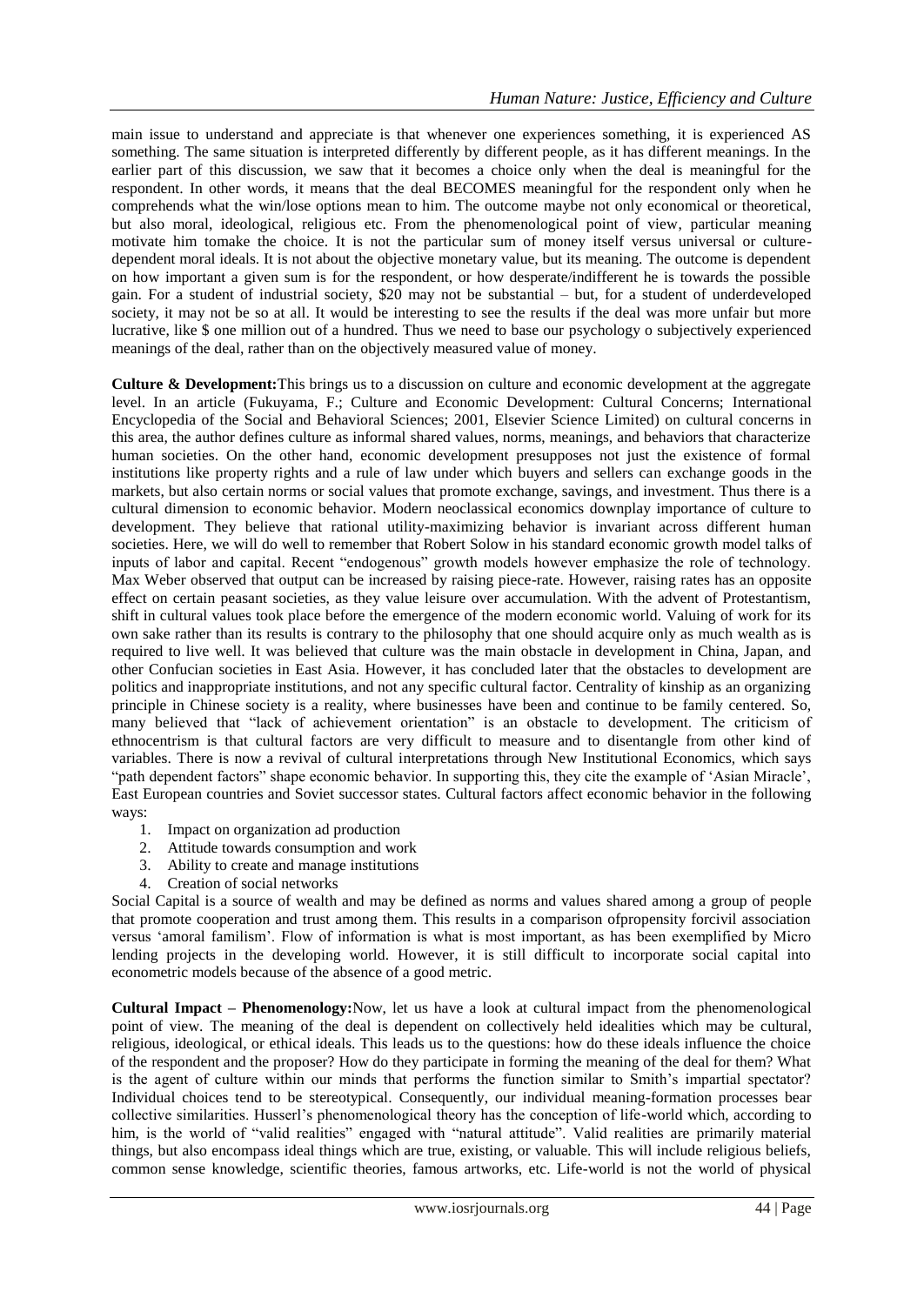objectivities around us. It is the world as it is experienced by human beings. Ideal things possess specific "ideal objectivity" and are perceived by a certain range of subjects as EXISTING.

These idealities may be difficult to discover from the external point of view. For example, Euclid"s theories for mathematicians and non-mathematicians, or similar concepts like God, nation, homeland, communism or democracy. Usually those objects are real for an individual that he sees other subjects experiencing as real (inter-subjectively constituted validity – objectivity of ideal subjects). As a result, intersubjective harmony occurs, which is "normal" for a community of subjects. Dan Zahavi (2001: 100) thinks that one type of intersubjective constitution of reality operates at the level of the creation of reality. Formation of judgments, self-apprehension, evaluation, and interpretation of the world takes place with sense being provided by others and guided by a linguistically articulated pre-understanding. Understanding the world and its relationship with the subject is actually handed down through linguistic conventionality. The result is that individual experience is always already "communalized". Thus there is a cultural regulator of human behavior which is an internalizedfeature of consciousness. This is similar to Smith's invisible spectator, which further adds that as a result of interaction with others, a certain ""common platform of experience" is created in each community of subjects.So, the idealities collectively held as valid in the particular community are applied by the subject and communalization of experience occurs. These collective idealities define the respondent as well as the proponent as they experience the offer. This definition is not just about the contents, but also about the emotional significance which categorize possible choices as an economical, moral, or religious decision, etc. Thus, the meaning of the deal is derived from applying the meanings, which is again derived from collectively

held realities. This is the phenomenological account of culturally influenced, yet, individually performed meaning formation. On one side of the scale is the perspective of monetary gain; on the other side of the scale are "ideal things". The subject creates a unified meaning which is most meaningful to what he does. Unified meaning includes weighing of alternatives; meaning formation includes multitude of evaluations of varying possibilities – himself, other subjects, his life in general, his social surroundings etc. In the concept of instrumental rationality, we have seen that people rank order their preferences, but they do not do so by counting or measuring benefits. He chooses what is most meaningful for him, and evaluates the deal from all possibleperspectives. Thus phenomenological account agrees with rational actor theory, especially the methodological individualism and behavioral premise aspects of instrumental rationality. So, choice is motivated not by self-interest, but by the desire for meaning. Sometimes the most meaningful aspect of a person"s life would be to maximize material well-being of themselves and their children; in many other situations, it could be to serve God, serve one"s country, to become famous, to experience adventure etc. The objective value of money has only an indirect impact, as money matters because it means something for the subject. The common denominator for self-gain possibilities versus other options of choice is subjectively experienced meaning. For the subject, it is not money and moral virtues on two sides of the scale, but these two and many other alternative meanings. The decision depends on which is most meaningful at a given point in time. People seek money because money contributes to the way they want to view their life. At any given moment a large variety of alternative idealities are used for making sense of a particular situation. This makes it possible for a human being to arrive at unexpected choices from the various alternative meanings. To quote Viik: "Even pathologically self-centered people will often exchange material resources for power or fame, while normal people will exchange material resources for aesthetic or lifestyle benefits that are more meaningful for them". These exchanges simply make sense to them, and the sense is what matters.

**Comparison of Two Communities:**Having made sense of how people make decisions based on the meaning or sense it makes to them, let us proceed a little further to enlarge the picture to the macro level. For a considerable amount of time, arguments were taking place on whether or how, if at all, there is a relationship between culture and economic development. In an article [Frederking, Loretta Conklin; Is there an endogenous relationship between culture and economic development? Journal of Economic Behavior and Organization; Vol. 48 (2002), 105-126], the author garners evidence from two communities which suggest divergent paths of economic development. One integrates culture in economic activities, while the other does not. They are: 1) The Punjabis in Southall, London; and 2) The Gujaratis in Wembley, London. Research suggests that the debate should shift towards studying variation in the endogenous relationship rather than assuming the presence or absence of the connection. The study demonstrates that an important component of the relationship is the various mechanisms that define the relationship between culture and economic activities (development).

The author finds that in the Punjabi community, the geographic separation has been dealt with mechanisms preserving the integration of culture and economic activities. In Gujarati community, there has been an institutionalizing of culture, a mechanism which limits the role of culture in development. In Wembley, culture is of limited relevance and is used as a temporary foundation to cultivate business in the short run, and is often a springboard for expansion toother areas.Southall, on the other hand, is characterized by captured Punjabi consumption and is unable to develop appeal beyond the immediate neighborhood. It is a localized cultural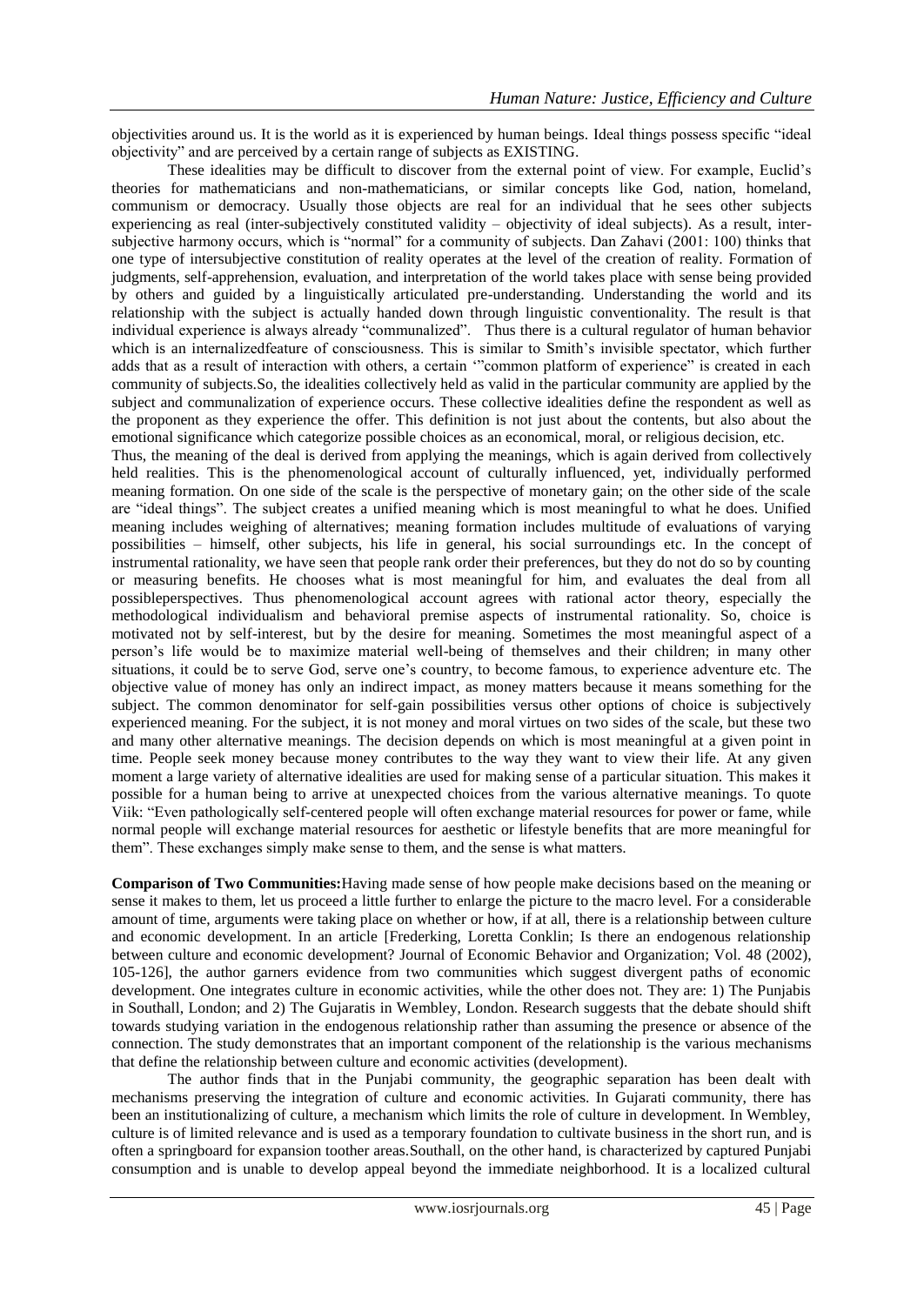population which displayed strong signs of economic stagnation. Punjabis cultivate their cultural attachments which is advantageous in the short run. However, in the long run, it prevents accumulation of profit. The geographic separation of Southall is not stable as cultural identification is not sustained by the individual"s preferences. Gujaratis are looking beyond long run economic development by institutionalizing their culture. This defines individual experience of culture, but allows for its sustainability in a non-Indian environment. So, evidence shows that it is important to study culture in order to understand development. However, it cannot be concluded that culture is relevant during the process of development.

Contrary to current theoretical resurrection of culture, culture's characteristics do not determine culture. The impact is determined by the way culture is organized. Theoretically, there is a much greater possibility of generalization when mechanisms of organization are the focus of explanation, rather than specific cultural values. Practically, evidence suggests, that politically charged and empirically suspect activity of measuring and comparing development potential behind different cultural values, is irrelevant. Cultures can persist without negative effects on development, and in this way, economic progress is possible and can be reconciled with cultural diversity.

**Wealth Maximization:**While on the subject of development, it may not be out of place to have a short discussion on Richard Posner"s Theory of Wealth Maximization. Transaction, or some other change in the use or the ownership of resources, is advantageous if it increases social wealth. Where transaction costs are prohibitive, the market should be simulated by means of state compulsion. Richard Posner says: "The wealthmaximization principle encourages and rewards the traditional virtues and capacities associated with economic process. The capacities (such as intelligence) promote the efficiency with which resources can be employed; the virtues (such as honesty, and altruism in its proper place) by reducing market transaction costs do the same". He coined the term "Moral Monstrousness", which is derived from utility theory and the idea that pleasure is not finite. Efficiency stands for productivity or the performance of the company. An increase in efficiency normally means an increase in economic output without regard for income distribution ("economic output" can be replaced by "wealth"). Efficiency is an instrument for achieving other social goals. In the construct of Justice in Exchange and Efficiency, Aristotle says that exchange of goods is a question of price justice. The just price (iustumpretium) should be determined in such a way that the payment and what is rendered in return are in equilibrium. This means that nobody is better or worse off after the trade.

Economic theory questions the validity of this equality principle: those involved benefit from the trade and are better off than they were before. They experience a utility gain. However, we must remember that different valuations of goods are based on people"s differing preferences. Goods are traded as long as both parties can benefit, or, if at least one stands to benefit without making the other worse off. So, societies utility increases, which is termed as Pareto-superior change. Social utility can be increased through trade until efficient consumption has been achieved. This, however, assumes the model of perfect competition; whereas, in reality, business firms try to stifle competition through monopolies or cartels. The solution lies in state control, price control, state regulation etc. In the concept of Corrective Justice and Efficiency, efficiency is certainly desirable as long as it does not clash with corrective justice. Hence, legal rules should primarily be just, and need only be efficient as a secondary concern.

Calabresi is of the opinion that it is always easier to say what is unjust. Society should examine whether liability rules are efficient first, and those rules which are deemed unjust should be eliminated in the next step. The unanswered question is whether any of the efficient legal rules would also satisfy society"s conception of justice. The relationship of Distributive justice and Efficiency is one of antagonism. This is the greatest socioeconomic goal conflict because efficiency follows the principle of insatiability of needs. Another reason is that redistribution is bound up with efficiency losses. Generally, the factors for leakage losses are:

- 1) Administrative costs
- 2) Negative effect on work incentives
- 3) Negative effect on saving and investment
- 4) Negative effect on people"s values

Relation between efficiency and distributive justice need not always be a trade-off. On the contrary, in many areas there is a positive correlation. For example, in the education system, highly skilled workers are equalizing starting opportunities. According to Posner, civil courts should be committed to the efficiency principle, whilst the public sector could concern itself with distributive justice. The modern system is subdivided into the following two sections:

- 1) Regulate the private exchange of goods and services, which is guided by the efficiency goal
- 2) Dealing with tax and social law, the efficiency goal should be counterbalanced by pursuing the goal of distributive justice.

The criticism of this thought process is that allocation and distribution are indivisibly linked to one another. It is not possible to have efficient production on the one hand and just distribution on the other. Taxes and transfers